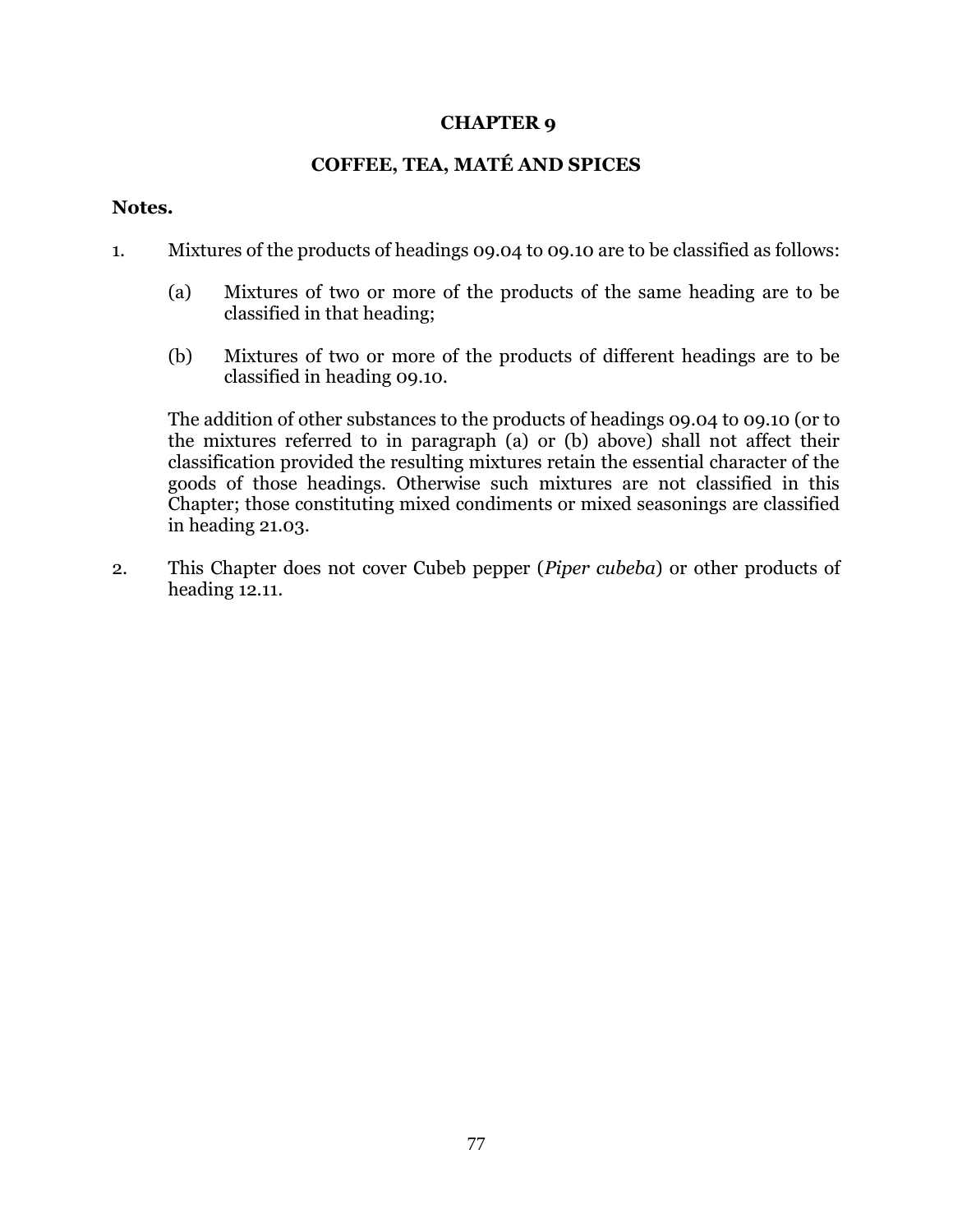| 09.01<br>Coffee, whether or not roasted<br>or decaffeinated; coffee husks<br>and skins; coffee substitutes<br>containing<br>coffee<br>in<br>any<br>proportion.<br>- Coffee, not roasted:<br>0901.10<br>- - Not decaffeinated:<br>0901.11<br>00 |  |
|------------------------------------------------------------------------------------------------------------------------------------------------------------------------------------------------------------------------------------------------|--|
|                                                                                                                                                                                                                                                |  |
|                                                                                                                                                                                                                                                |  |
|                                                                                                                                                                                                                                                |  |
|                                                                                                                                                                                                                                                |  |
|                                                                                                                                                                                                                                                |  |
| 0901.11<br>10<br>- - - Beans for blending<br>071.111<br>45%<br>kg                                                                                                                                                                              |  |
| 0901.11<br>90<br>$--$ Other<br>45%<br>071.112<br>$\mathbf{kg}$                                                                                                                                                                                 |  |
| - - Decaffeinated:<br>0901.12<br>00                                                                                                                                                                                                            |  |
| 0901.12<br>071.121<br>10<br>--- Beans for blending<br>50%<br>kg                                                                                                                                                                                |  |
| 0901.12<br>$--$ Other<br>50%<br>071.122<br>90<br>kg                                                                                                                                                                                            |  |
| - Coffee, roasted:<br>0901.20                                                                                                                                                                                                                  |  |
| - - Not decaffeinated<br>0901.21<br>00<br>135%<br>071.21<br>kg                                                                                                                                                                                 |  |
| - - Decaffeinated<br>071.22<br>0901.22<br>00<br>135%<br>kg                                                                                                                                                                                     |  |
| $00\,$<br>0901.90<br>- Other:                                                                                                                                                                                                                  |  |
| 071.13<br>0901.90<br>10<br>--- Coffee husks and skins<br>40%<br>kg                                                                                                                                                                             |  |
| 0901.90<br>--- Coffee substitutes<br>071.32<br>20<br>135%<br>kg                                                                                                                                                                                |  |
| containing coffee in any                                                                                                                                                                                                                       |  |
| proportion                                                                                                                                                                                                                                     |  |
| 09.02<br>Tea, whether or not                                                                                                                                                                                                                   |  |
| flavoured.                                                                                                                                                                                                                                     |  |
| 074.11<br>0902.10<br>- Green tea (not fermented) in<br>5%<br>00<br>kg                                                                                                                                                                          |  |
| immediate packings of a                                                                                                                                                                                                                        |  |
| content not exceeding 3                                                                                                                                                                                                                        |  |
| kg                                                                                                                                                                                                                                             |  |
| 0902.20<br>- Other green tea (not<br>5%<br>074.12<br>00<br>kg                                                                                                                                                                                  |  |
| fermented)                                                                                                                                                                                                                                     |  |
| 0902.30<br>- Black tea (fermented) and<br>5%<br>074.13<br>00<br>kg                                                                                                                                                                             |  |
| partly fermented tea, in                                                                                                                                                                                                                       |  |
| immediate packings of a                                                                                                                                                                                                                        |  |
| content not exceeding 3                                                                                                                                                                                                                        |  |
| kg                                                                                                                                                                                                                                             |  |
| - Other black tea (fermented)<br>074.14<br>0902.40<br>00<br>5%<br>kg                                                                                                                                                                           |  |
| and other partly                                                                                                                                                                                                                               |  |
| fermented tea                                                                                                                                                                                                                                  |  |
| 00<br>5%<br>074.31<br>0903.00<br>Maté.<br>kg                                                                                                                                                                                                   |  |
| 09.04<br>Pepper of the genus Piper;                                                                                                                                                                                                            |  |
| dried or crushed or ground                                                                                                                                                                                                                     |  |
| fruits of the genus Capsicum or<br>of the genus Pimenta.                                                                                                                                                                                       |  |
| 0904.10<br>- Pepper:                                                                                                                                                                                                                           |  |
| - - Neither crushed nor ground<br>075.11<br>0904.11<br>00<br>40%<br>kg                                                                                                                                                                         |  |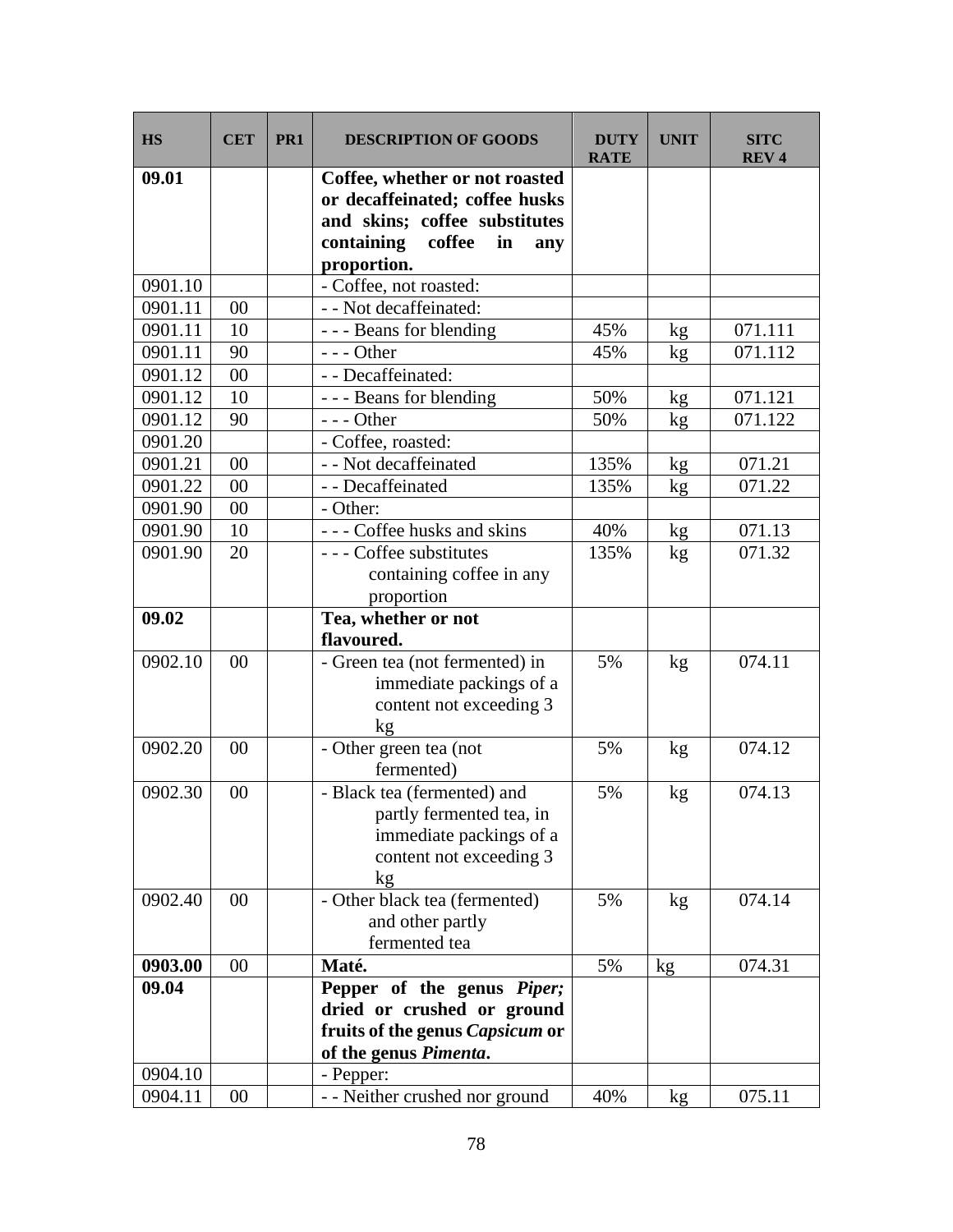| <b>HS</b> | <b>CET</b> | PR <sub>1</sub> | <b>DESCRIPTION OF GOODS</b>                                | DUTY<br><b>RATE</b> | <b>UNIT</b> | <b>SITC</b><br><b>REV4</b> |
|-----------|------------|-----------------|------------------------------------------------------------|---------------------|-------------|----------------------------|
| 0904.12   | 00         |                 | - - Crushed or ground                                      | 40%                 | kg          | 075.12                     |
| 0904.20   |            |                 | - Fruits of the genus Capsicum<br>or of the genus Pimenta: |                     |             |                            |
| 0904.21   | 00         |                 | - - Dried, neither crushed nor<br>ground:                  |                     |             |                            |
| 0904.21   | 10         |                 | - - - Paprika                                              | 5%                  | kg          | 075.131                    |
| 0904.21   | 20         |                 | - - - Pimento (allspice)                                   | 40%                 | kg          | 075.132                    |
| 0904.21   | 90         |                 | $--$ Other                                                 | 5%                  | kg          | 075.139                    |
| 0904.22   | 00         |                 | - - Crushed or ground:                                     |                     |             |                            |
| 0904.22   | 10         |                 | - - - Paprika                                              | 5%                  | kg          | 075.131                    |
| 0904.22   | 20         |                 | - - - Pimento (allspice)                                   | 40%                 | kg          | 075.132                    |
| 0904.22   | 90         |                 | $--$ Other                                                 | 5%                  | kg          | 075.139                    |
| 09.05     |            |                 | Vanilla.                                                   |                     |             |                            |
| 0905.10   | 00         |                 | - Neither crushed nor ground                               | 5%                  | kg          | 075.21                     |
| 0905.20   | 00         |                 | - Crushed or ground                                        | 5%                  | kg          | 075.21                     |
| 09.06     |            |                 | <b>Cinnamon and cinnamon-tree</b><br>flowers.              |                     |             |                            |
| 0906.10   |            |                 | - Neither crushed nor ground:                              |                     |             |                            |
| 0906.11   | 00         |                 | - - Cinnamon (Cinnamomum<br>zeylanicum Blume)              | 40%                 | kg          | 075.221                    |
| 0906.19   | 00         |                 | - - Other                                                  | 40%                 | kg          | 075.229                    |
| 0906.20   | 00         |                 | - Crushed or ground                                        | 40%                 | kg          | 075.23                     |
| 09.07     |            |                 | <b>Cloves (whole fruit, cloves</b>                         |                     |             |                            |
|           |            |                 | and stems).                                                |                     |             |                            |
| 0907.10   | 00         |                 | - Neither crushed nor ground                               | 40%                 | kg          | 075.24                     |
| 0907.20   | 00         |                 | - Crushed or ground                                        | 40%                 | kg          | 075.24                     |
| 09.08     |            |                 | Nutmeg,<br>and<br>mace<br>cardamoms.                       |                     |             |                            |
| 0908.10   |            |                 | - Nutmeg                                                   |                     |             |                            |
| 0908.11   | $00\,$     |                 | - - Neither crushed nor ground                             | 40%                 | kg          | 075.251                    |
| 0908.12   | 00         |                 | - - Crushed or ground                                      | 40%                 | kg          | 075.251                    |
| 0908.20   |            |                 | - Mace                                                     |                     |             |                            |
| 0908.21   | 00         |                 | - - Neither crushed nor ground                             | 40%                 | kg          | 075.252                    |
| 0908.22   | 00         |                 | - - Crushed or ground                                      | 40%                 | kg          | 075.252                    |
| 0908.30   |            |                 | - Cardamoms                                                |                     |             |                            |
| 0908.31   | 00         |                 | - - Neither crushed nor ground                             | 5%                  | kg          | 075.253                    |
| 0908.32   | 00         |                 | - - Crushed or ground                                      | 5%                  | kg          | 075.253                    |
| 09.09     |            |                 | Seeds of anise, badian, fennel,                            |                     |             |                            |
|           |            |                 | coriander, cumin or caraway;<br>juniper berries.           |                     |             |                            |
| 0909.20   |            |                 | - Seeds of coriander                                       |                     |             |                            |
| 0909.21   | 00         |                 | - - Neither crushed nor ground                             | 5%                  | kg          | 075.262                    |
| 0909.22   | 00         |                 | - - Crushed or ground                                      | 5%                  | kg          | 075.262                    |